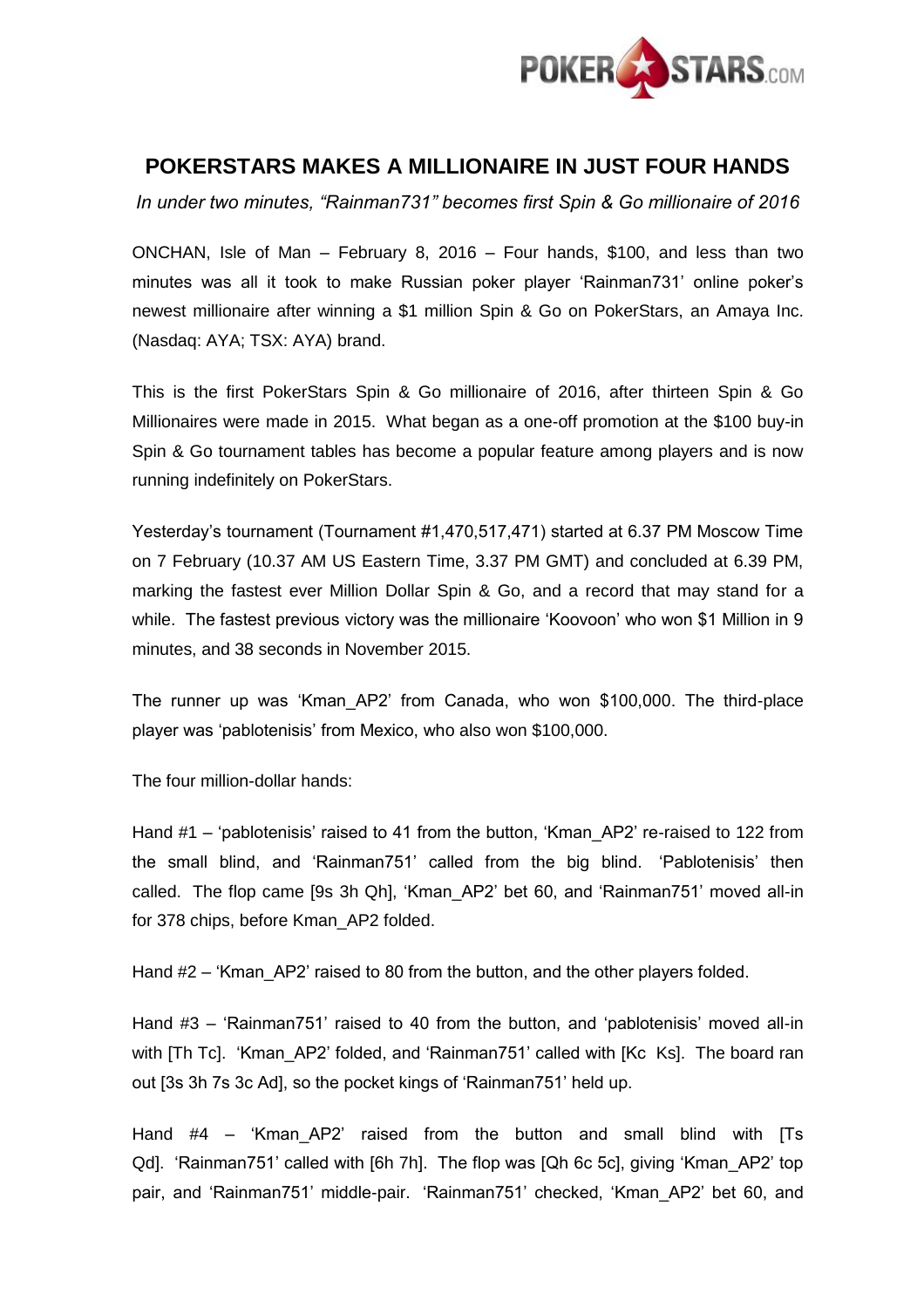'Rainman751' called. The turn was [7s], giving 'Rainman751' two pair. 'Rainman751' checked again, 'Kman\_AP2' bet 60, and 'Rainman751' moved all-in. 'Kman\_AP2' called for only 168 more chips, and the river was [Ac], making 'Rainman751' a millionaire.

The player avatar of 'Rainman751' is a character from the 'My Little Pony' universe, Princess Luna.

Including this tournament, the following poker players have won one million-dollar prizes in Spin & Go's since the beginning of October 2015:

•On 7 February, 2016, 'Rainman751' from Russia won \$1 million from a \$100 tournament in 4 hands and 104 seconds.

•On 14 December, 'GrindHeaps' from Australia won \$1 million from a \$100 tournament.

•On 21 November, 'Koovoon' from Canada won \$1 million from a \$100 tournament.

•On 28 October, 'ifipushud325' from Australia won \$1 million from a \$5 tournament.

•On 26 October, 'handbt1' from Germany won \$1 million from a \$5 tournament.

•On 26 October, 'barrakuuda4' from Estonia won \$1 million from a \$100 tournament.

•On 25 October, 'prophethicks' from England won \$1 million from a \$5 tournament.

•On 22 October, 'wrawras' from Brazil won \$1 million from a \$100 tournament.

•On 21 October, 'Samara Lúcio' from Brazil won \$1 million from a \$5 tournament.

Spin & Go's are fast-paced, 3-Max Hyper Turbo tournaments which feature 500 chip starting stacks. Each tournament has a randomly drawn prize pool that will award between two and 10,000 times your buy-in. PokerStars offer Spin & Go's at seven different buy-in levels: \$0.25, \$0.50, \$1, \$3, \$7, \$15, \$30, \$60 and \$100. In addition, PokerStars is currently running special Christiano Ronaldo editions of Spin & Go's. More details are online here: [https://www.pokerstars.com/poker/promotions/spin](https://www.pokerstars.com/poker/promotions/spin-and-go/one-million/)[and-go/one-million/](https://www.pokerstars.com/poker/promotions/spin-and-go/one-million/)

For further information, please contact: [press@pokerstars.com](mailto:press@pokerstars.com)

## **About PokerStars**

PokerStars operates the world's most popular online poker sites, serving the global poker community. Since it launched in 2001, PokerStars has become the first choice of players all over